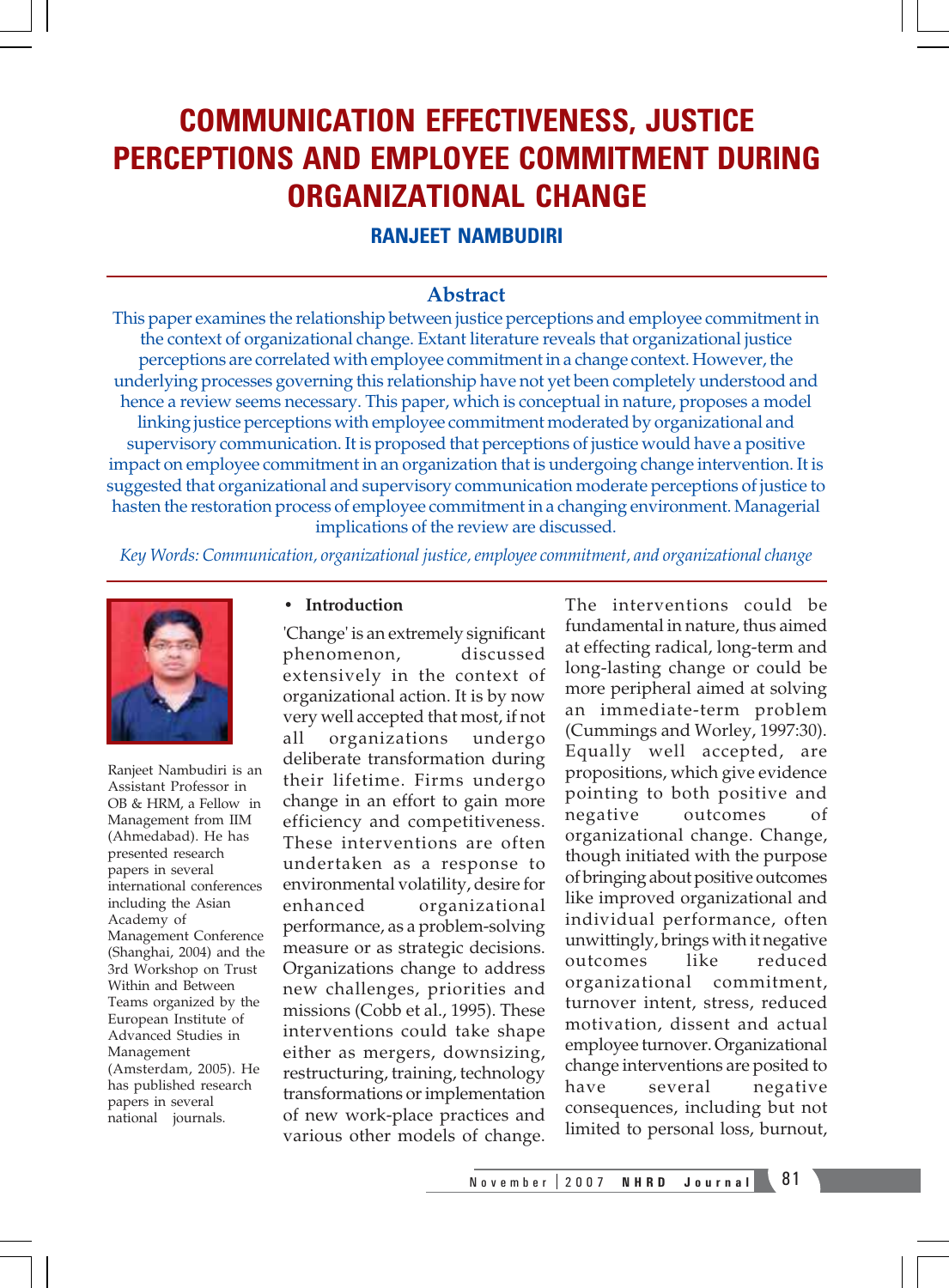anxiety (Kets De Vries & Balazs, 1997), reduced commitment to the organization (Brockner, Konovsky, Cooper Schneider, Folger, Martin & Bies, 1994) and reduced self-esteem of the survivors (Wiesenfeld, Brockner & Thibault, 2000). It is inevitable that change interventions will cause stress on the targets of change, i.e. the employees (e.g., Wooten & White, 1999) and concerns about the fairness of change processes will naturally be raised time and again.

#### • **Conceptual Foundations**

#### **Theories of Justice**

The three widely accepted concepts of justice are distributive justice, procedural justice and interactional justice. Organizational justice is the term used to describe the role of fairness in the workplace (Greenberg, 1987).

#### **Distributive Justice**

Change in its basic nature involves a redistribution of resources and power (Cobb et al., 1995). These reallocations are often wide reaching and have the potential to impact a great range of people in the organization. Quite naturally, there are concerns regarding the fairness with which this resource re-allocation is executed. The set of people who have been divested of resources and power would resist the change and are likely to perceive lack of justice. At the same time, those people who have benefited from the reallocation may have experienced similar feelings prior to the reallocation. Hence, the decision-makers always need to bring about the change considering the delicate trade-off involved.

Deutsch (1985; in Cobb et al., 1995) has outlined the three criteria of equity, equality and need as means of ensuring distributive justice. The equity criterion proposes that equitable norms based on merit are crucial in creating the perception of distributive justice at the time of allocating rewards or resources. Equality emphasizes that rewards, which are equally distributed, contribute significantly towards perceptions of distributive justice. The criteria

of need focuses on individual need as a measure of allocating resources. Brockner and colleagues (Brockner, Greenberg, Brockner, Bortz, Davy & Carter, 1986) note that in business organizations, the primary objective is economic productivity and hence equity would be the dominant criterion rather than equality or need.

#### **Procedural Justice**

Thibaut & Walker (1975; in Wooten & White, 1999) have pioneered the research on procedural justice, by focusing on how distributive and other decisions are made. Procedural justice looks at the fairness of the 'procedures' used for decision making. Since change efforts or interventions often have the consequence of increased ambiguity and uncertainty, it becomes natural for concerns about fairness of procedures to be addressed by organizational development research.

Procedural justice emphasizes the issues of 'how the ground rules are constructed' (reconstructing) (Folger, 1977), 'who is involved in the rule construction process' (representation) (Leventhal, 1980; in Cobb et al., 1995) and the 'opportunity to voice or redress one's grievances, (recourse) (Sheppard, 1984). These three issues are central to the application of procedural justice to OD research. Brockner and his colleagues (Brockner, Konovsky, Cooper-Schneider, Folger, Martin & Bies, 1994) have based their study examining the justice-commitment relationship on the six dimensions of consistency, suppression of bias, accuracy, representation, ethical standards, recourse, and representation and proposed that advance notice of the layoff to the victims forms an integral part of procedural justice.

#### **Interactional Justice**

Interactional justice is a concept that had emerged fairly recently as compared to the distributive and procedural justice theories. Bies (1987), in one of the pioneering works on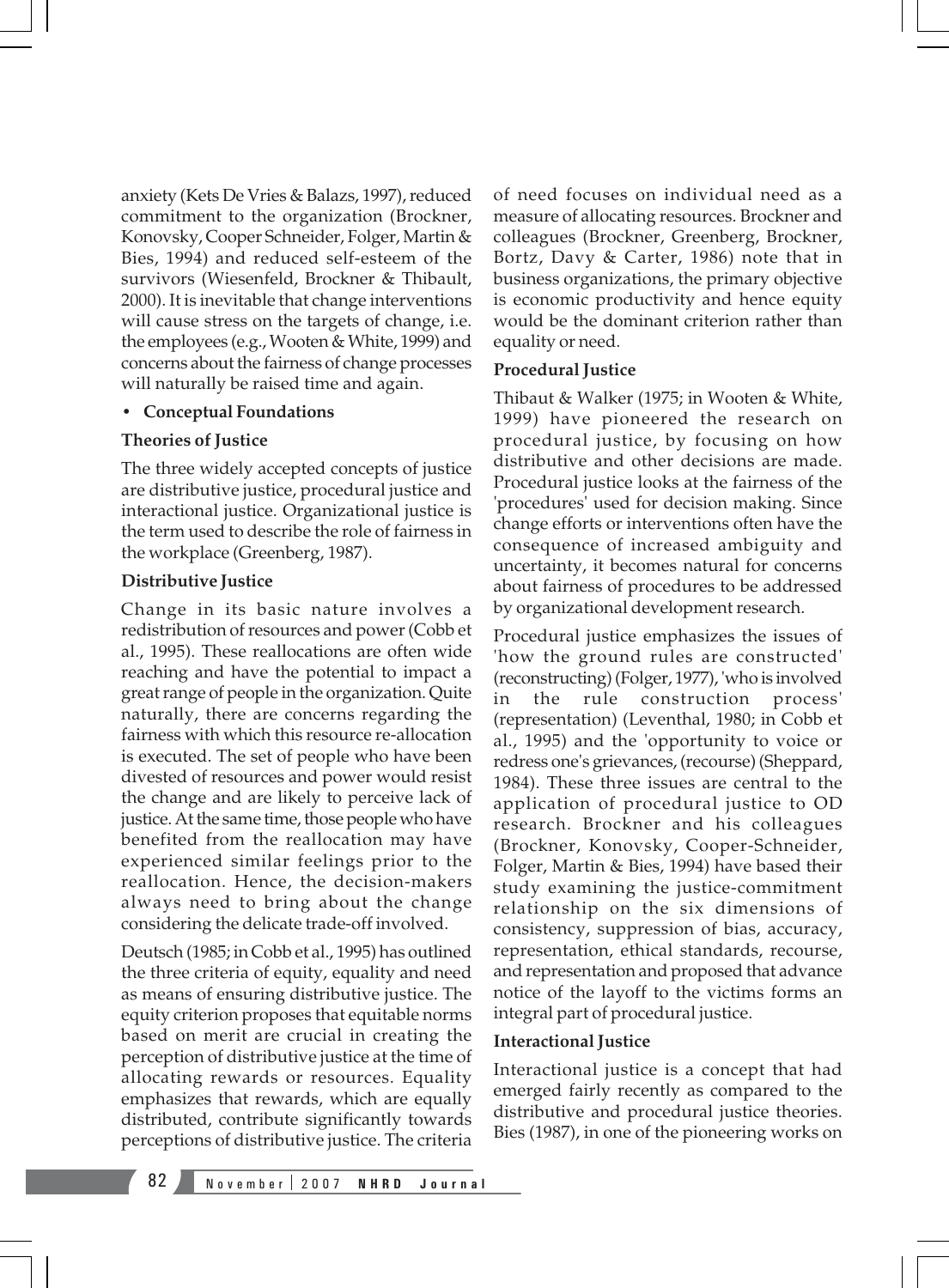interactional justice focused on the 'social accounts' given by the agents or leaders of the organization while explaining distributive decisions. Hence, this line of thought evaluates the 'reasons' given by management to justify the decision and contribute towards justice perceptions. Greenberg (1987) furthered this argument by stating that 'properly constructed and communicated accounts can help mitigate a wide range of negative attitudes produced by disappointing outcomes.' Interactional justice can be separated into interpersonal and informational components and the interpersonal component is sometimes proposed to be similar to procedural justice (e.g., Viswesvaran & Ones, 2002). It is reasoned that if management is perceived to treat the employees well, it is likely that the employees respond through greater commitment and enhanced performance. Two factors particularly relevant to the interpersonal aspect of interactional justice are, (1) whether the subjects believe that the reasons for the decision were clearly and adequately explained (Bies et al., 1988), and (2) whether the subjects were treated with dignity (Bies et al., 1988). Thus, issues of interactional justice seem specifically relevant in the change context.

#### **Organizational Commitment**

Organizational commitment, was initially proposed by Porter et al. (1974) who noted that organizational commitment was characterized by the following,

- "strong belief and acceptance of the organizational goals and values",
- "willingness to exert considerable effort on behalf of the organization", and
- "definite desire to maintain organizational membership."

Mathieu & Zajac (1990) in their meta-analytic review of organizational commitment have identified antecedents like personality traits, job characteristics, group and leader behavior and consequences like job performance, withdrawal, absenteeism and intent to leave.

#### **• Communication and Employee Commitment**

Communication processes are an integral part of organizational systems. Organizations, when viewed as 'information processing systems' (Hall, 2001), need to receive, process, analyze, store and transmit information. Organizational communication has been an integral part of organizational theory, since the pioneering work of Barnard (1938). Barnard (1938) has been cited by Hall (2001) as stating, "Communication occupies a central place in organizational theory because structure, extensiveness and scope of the organization are almost entirely determined by communication."

Communication processes in organizations are either 'strongly individual or strongly organizational' (Hall, 2001). This article refers to communication as the organizational process of interaction and information processing, including communication by the organization through formal and informal modes and also communication by the supervisor as an organizational agent. This means that organizational communication or communication as referred to here, indicates all those processes, which enable an organization to convey meaning within the organization and to the external environment.

In the era of organizational change and interventions like downsizing, corporations have increased dependence on effective communication systems. The knowledge organizations of today are relying enormously on effective internal and external communication processes for improved employee performance and commitment.

#### • **Justice Perceptions and Employee Commitment**

Issues of fairness have been addressed extensively by the various theories of justice like distributive justice (Deutsch, 1985; in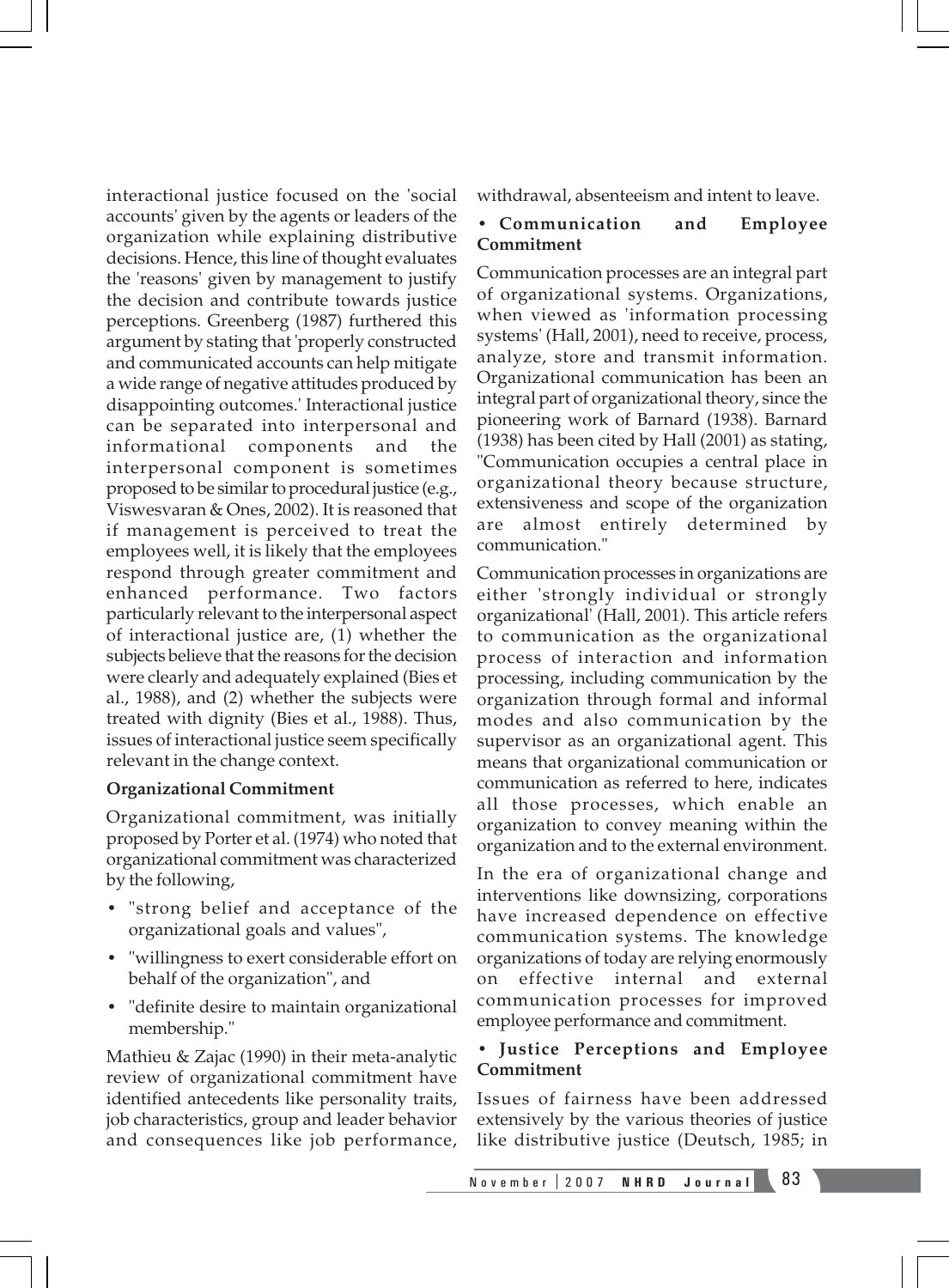Wooten & White, 1999), procedural justice (Thibaut & Walker, 1975; in Wooten and White, 1999) and interactional justice (Greenberg, 1987; Bies, 1987). Organizational development, or the study of organizational change has explicitly acknowledged the significance of justice in its literature. There is ample evidence that change efforts are fairly successful owing to perceptions of fairness in the intervention (e.g., Cobb et al., 1995). Studies have also shown that different forms of justice are useful in analysis at different stages of the change effort (e.g., Novelli et al.; in Wooten & White, 1999). Distributive, procedural and interactional justice are discussed concurrently with the humanistic orientations that characterize OD practice (Wooten & White, 1999). It has been fairly conclusively proposed that organizational fairness is a "psychological mechanism that can mediate employee resistance to change"(Folger & Skarlicki, 1999).

There have been various studies, which have linked organizational justice with change related outcomes like stress, turnover intent, employee turnover, dissent and reduced motivation. Justice perceptions contribute to concerns about the following issues among, both victims and survivors of organizational change,

- Legitimacy of the change intervention (Brockner, Grover, Reed, DeWitt & O'Malley, 1987)
- Fair and just communication of the change intervention (Bies, 1987)
- Decision rule and procedures used to arrive at a layoff decision (Folger & Greenberg, 1985; in Brockner, Grover, Reed, DeWitt and O'Malley, 1987)
- Fairness of compensation and severance packages offered (Brockner, Grover, Reed, DeWitt and O'Malley, 1987).

Studies have shown that the three forms of justice have a significant influence on employee responses like organizational commitment and

organizational citizenship behavior (e.g., Cobb et al., 1995). Research evidence shows that communications that "convey causal, ideological, referential and penitential accounts enhance employee perceptions of fairness" of the intervention and contribute to positive work and attitude related outcomes (Cobb et al., 1995). This clearly points towards the moderating role played by communication effectiveness on justice perceptions. There is however, some debate about whether the forms of justice have an additive or interactive effect (Brockner & Wiesenfeld, 1996). To summarize, it can be held that an individual's reaction to organizational resource allocation during a change intervention is dependent on distributive justice, procedural justice and interactional justice which in turn gets affected by the communication effectiveness.



**Figure 1: Proposed Model of Relationship Between Communication Effectiveness, Justice Perceptions and Employee Commitment.**

#### • **Implications for Managers**

Employee commitment during organizational change is one of major concerns for organizations, because it directly affects the organizational performance. Declining commitment often results in turnover and organizations also stand to lose some of their best employees as a result of poorly managed interventions. Given that organizations spend enormous amount of resources in hiring, training and motivating skilled employees, it becomes imperative to ensure that the intervention is implemented with utmost care